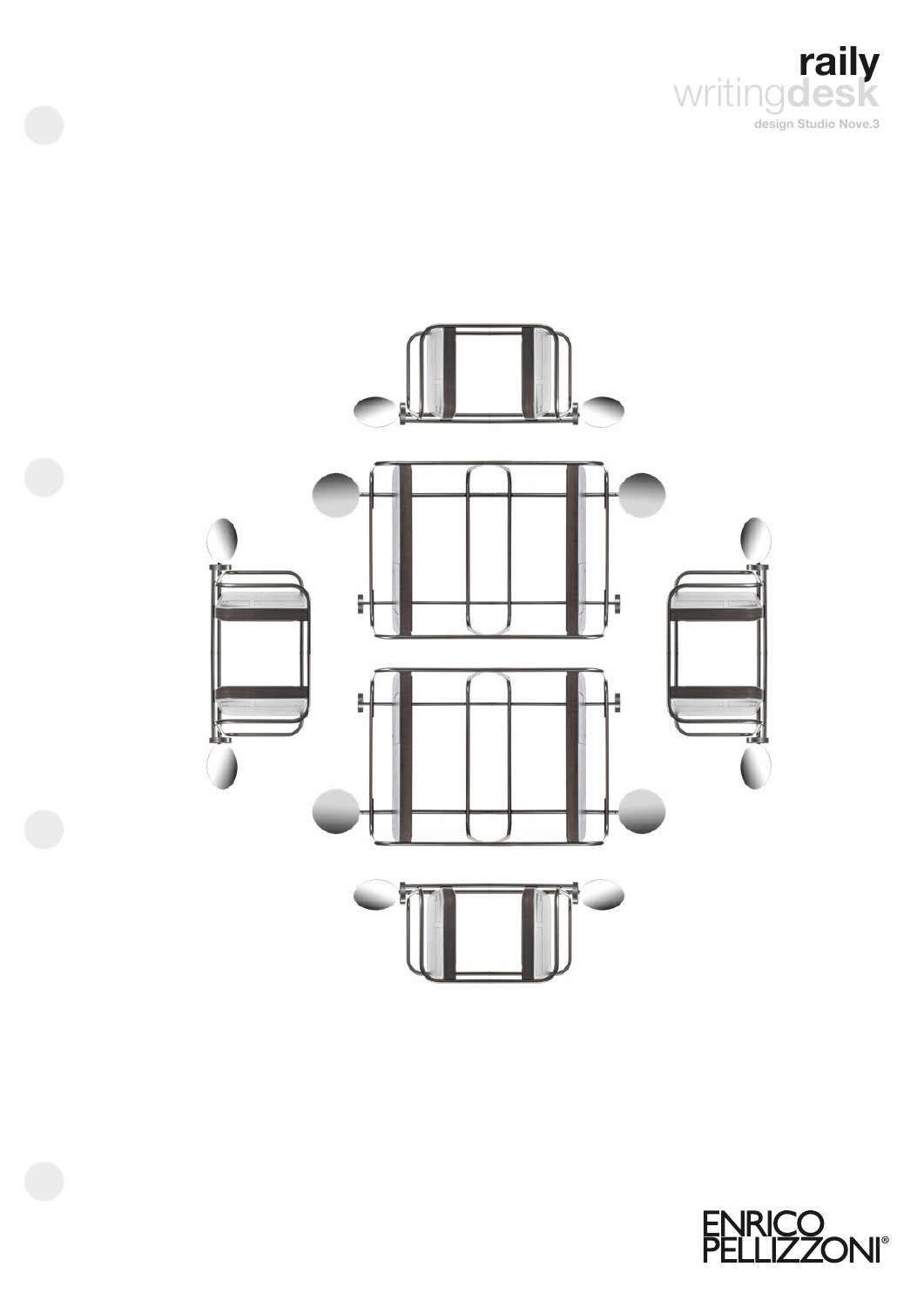

#### **Studio Nove.3** Luca Giacomelli and Lorenzo Rossotti

both born in 1993, graduated in Product Design at the European Institute of Design in Milan in 2015. Since 2015 they have been collaborating with design studios in Milan also working in the field of packaging. In 2018 they founded together Design Studio Nove.3 in Milan, dealing with product design and design consulting. In the meantime, they take part in some contests with the studio, receiving international awards from important companies in the furniture sector.

Luca Giacomelli e Lorenzo Rossotti, nati nel 1993, si sono laureati in Product Design presso l'Istituto Europeo di Design di Milano nel 2015. Dal 2015 collaborano con studi di design a Milano lavorando anche nel campo del packaging. Nel 2018 hanno fondato il Design Studio Nove.3 a Milano, occupandosi di design del prodotto e consulenza progettuale. Nel frattempo, partecipano ad alcuni concorsi con lo studio, ricevendo premi internazionali da importanti aziende del settore dell'arredamento.



# **raily**writing**desk**



**CODEACC.700.RAI COVERINGCPF77**





**STRUCTUREGF TOPFG**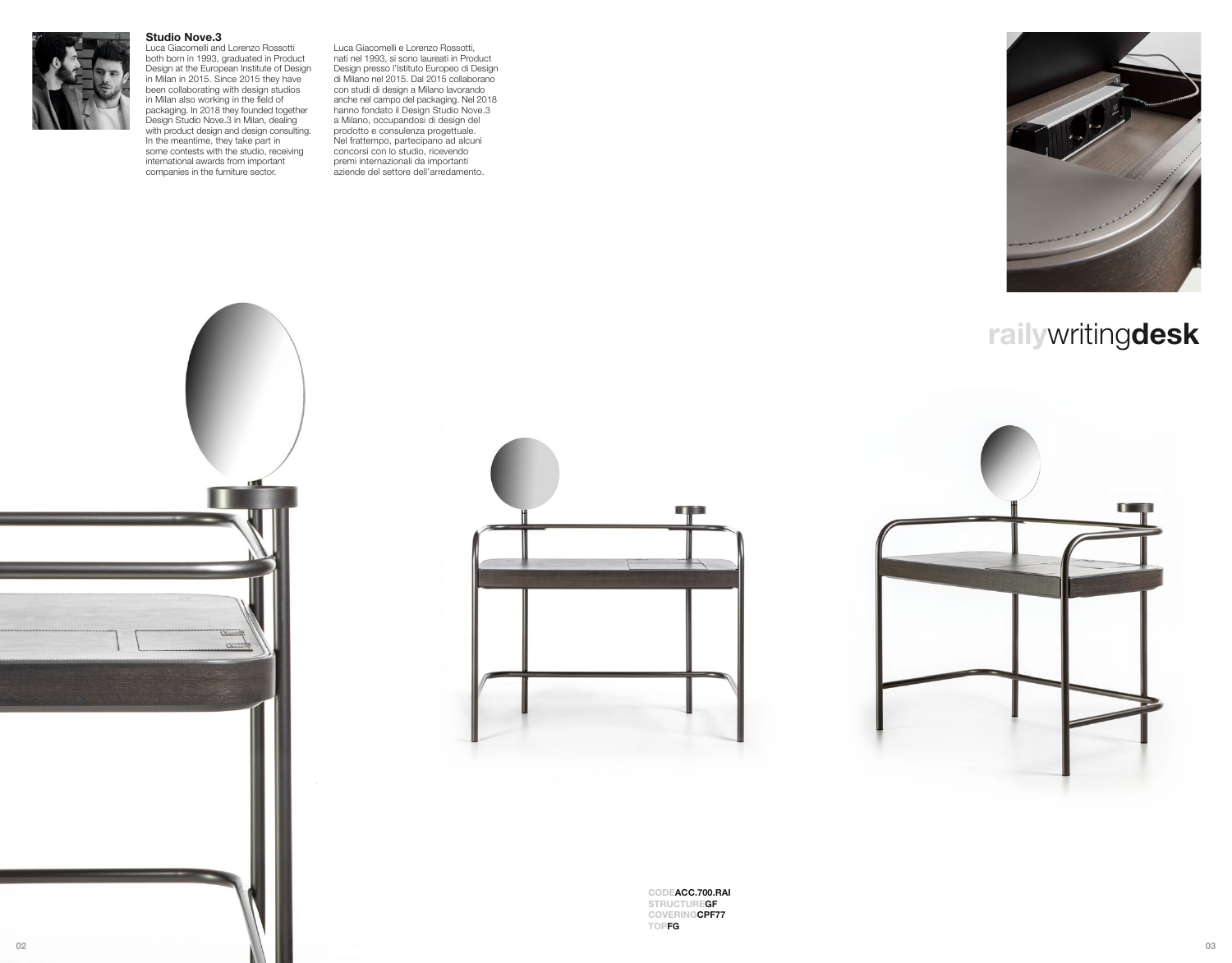





Un complemento d'arredo distintivo e decisamente contemporaneo nella versione "full connected" con caricatore wireless, prese Shuko, USB integrate e luce LED a sensore.

# **raily**writing**desk**



**CODEACC.700.RAI STRUCTUREGF COVERINGCPF77 TOPFG**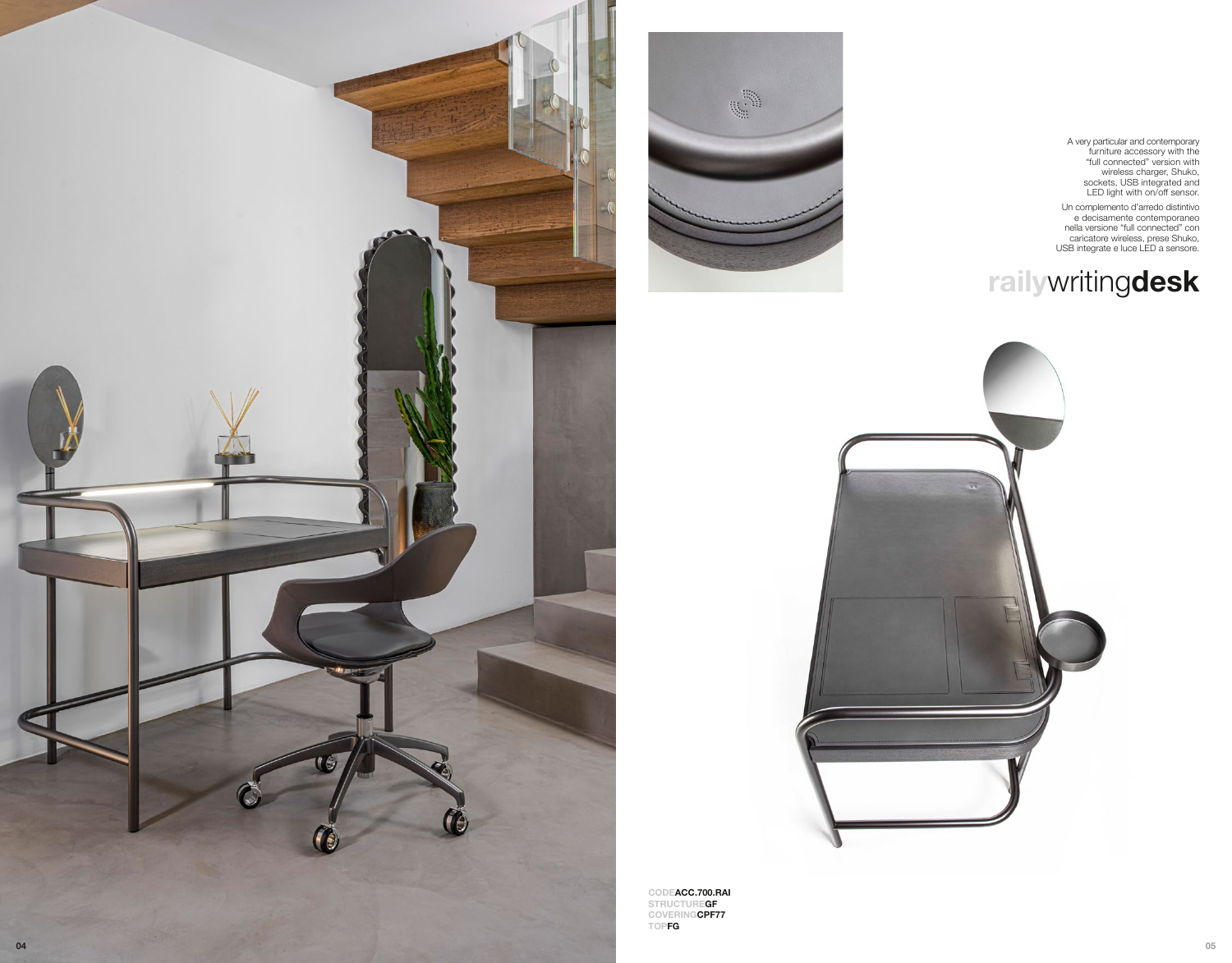

# **raily**writing**desk**

Wise combination of materials in Raily writing desk; metal to lighten the structure, leather and wood to make the top comfortable and pleasant to the touch.

Sapiente accostamento di materiali per lo scrittoio Raily: metallo per rendere la struttura leggera, cuoio e legno per rendere il piano d'appoggio confortevole e piacevole al tatto.



#### **CODEACC.700.RAI STRUCTUREGF COVERINGCPF77 TOPFG**

# technical**features**

### **structure**

Desk with metal tubular structure and wooden top covered with leather. Accessories: mirror, jewel case, glove compartment at the right of the top and LED light with sensor control. There's a standard version and a full connected version with sockets and a wireless charger for enabled smartphones.

#### **structure finishing**

- **BO** matt white **BR** bronze painted
- **GF** graphite painted

#### **NO** matt black **top finishing**

- **NC** walnut canaletto
- **FR** natural ash
- **FS** bleached ash
- **FG** grey ash

### **covering finishing**

**CPF** full grain leather (30 colors available) **CTT** contract leather (15 colors available)

# **struttura**

Scrittoio con struttura in tubolare metallico verniciato e piano in legno con superficie rivestita in cuoio. Accessori: specchio, portagioie, vano portaoggetti a destra del piano con apertura a pressione e luce a LED incorporata nella struttura con accensione/ spegnimento tramite sensore. Inoltre è prevista una versione con connessioni: multipresa e caricatore wireless per gli smartphone abilitati.

© Enrico Pellizzoni, 2021

© Enr mewa

photo: Studio Eleven

.<br>a

### **finitura struttura**

- **BO** bianco opaco
- **BR** verniciato bronzo **GF** verniciato grafite
- **NO** nero opaco

## **finitura top**

- **NC** noce canaletto
- **FR** frassino naturale
- **FS** frassino sbiancato
- **FG** frassino grigio

### **finitura rivestimento**

- **CPF** cuoio pieno fiore (30 colori disponibili)
- **CTT** cuoio contract (15 colori disponibili)